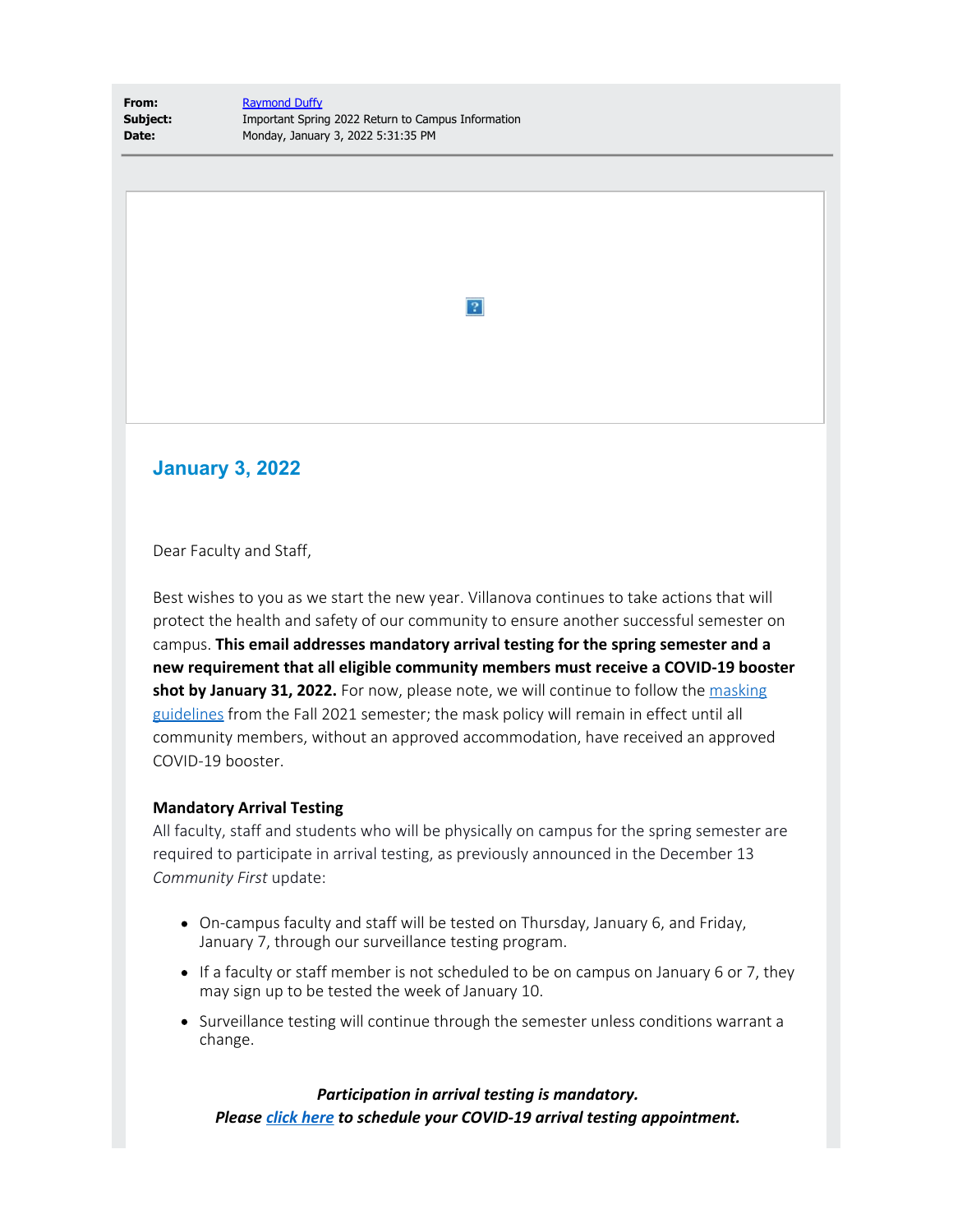## **COVID-19 Booster Requirement and On-Campus Clinic**

The COVID-19 booster dose is required for all eligible students, faculty and staff. An [individual is eligible for the booster six months](https://nam04.safelinks.protection.outlook.com/?url=https%3A%2F%2Fwww.cdc.gov%2Fcoronavirus%2F2019-ncov%2Fvaccines%2Fbooster-shot.html%23%3A~%3Atext%3Dyears%2520or%2520older-%2CWhen%2520to%2520get%2520a%2520booster%253A%2Cyour%2520primary%2520COVID-19%2520vaccination.&data=04%7C01%7Ctimothy.bair%40villanova.edu%7Cc611cd11fa314a8fcc8f08d9cf08c138%7C765a8de5cf9444f09cafae5bf8cfa366%7C0%7C0%7C637768458946523520%7CUnknown%7CTWFpbGZsb3d8eyJWIjoiMC4wLjAwMDAiLCJQIjoiV2luMzIiLCJBTiI6Ik1haWwiLCJXVCI6Mn0%3D%7C3000&sdata=yokySqCfEiQdqQaWs%2B2Gl6J6oJcl75%2FMlA5oxyoi4xc%3D&reserved=0) after completing the primary COVID-19 vaccination series with Moderna and Pfizer vaccines and two months after receiving the Johnson and Johnson vaccine. Available booster vaccination sites can be found by visiting [vaccines.gov](https://nam04.safelinks.protection.outlook.com/?url=https%3A%2F%2Fwww.vaccines.gov%2F&data=04%7C01%7Ctimothy.bair%40villanova.edu%7Cc611cd11fa314a8fcc8f08d9cf08c138%7C765a8de5cf9444f09cafae5bf8cfa366%7C0%7C0%7C637768458946533509%7CUnknown%7CTWFpbGZsb3d8eyJWIjoiMC4wLjAwMDAiLCJQIjoiV2luMzIiLCJBTiI6Ik1haWwiLCJXVCI6Mn0%3D%7C3000&sdata=HAYmYh4ObcOkWmeAgtuS8UAciVrZ7nizTluObcU0dFY%3D&reserved=0).

Documentation of the COVID-19 booster must be uploaded into Villanova's secure portal [—Villanova.medicatconnect.com](https://nam04.safelinks.protection.outlook.com/?url=http%3A%2F%2Fvillanova.medicatconnect.com%2F&data=04%7C01%7Ctimothy.bair%40villanova.edu%7Cc611cd11fa314a8fcc8f08d9cf08c138%7C765a8de5cf9444f09cafae5bf8cfa366%7C0%7C0%7C637768458946543509%7CUnknown%7CTWFpbGZsb3d8eyJWIjoiMC4wLjAwMDAiLCJQIjoiV2luMzIiLCJBTiI6Ik1haWwiLCJXVCI6Mn0%3D%7C3000&sdata=R1GlC84hlxnzvXBQQzbV5n40dyUn2uEITbMxVoajmyw%3D&reserved=0)—by Monday, January 31, 2022. Individuals not yet currently eligible for the booster can upload documentation as soon as they are able. Submitted documentation will be verified for accuracy and completeness by the Office of Human Resources and all documentation will be kept confidential.

An individual who has previously been approved for a medical or religious accommodation to Villanova's vaccine requirement does not need to request an additional accommodation for the booster requirement. Twice-weekly surveillance testing will continue to be required for those approved for a vaccine accommodation.

*Please note: Villanova will host booster clinics on campus in January for faculty, staff and students. More information will be provided once dates and details are finalized.*

## **Updated Isolation and Quarantine Guidelines**

The CDC guidelines for isolation and quarantine practices in the United States have changed.

Any faculty or staff member who tests positive for COVID-19 will be required to isolate *at home for five days*. If an individual in isolation remains asymptomatic, or if symptoms resolve, they may leave isolation on Day 6, but must wear a mask for an additional five days.

With regard to quarantine, individuals identified as close contacts or who have a known exposure to COVID-19 must follow this guidance:

- People who are unvaccinated or are more than six months out from their second mRNA dose (or more than 2 months after the Johnson & Johnson vaccine) and not yet boosted, need to quarantine for 5 days followed by strict mask use for an additional 5 days with a test on Day 5.
- People who have received their booster shot do not need to quarantine following an exposure, but need to wear a mask for 10 days after the exposure, with a test on Day 5.

For additional information regarding updated campus COVID-19 policies, please visit the [Villanova Latest Guidance website](https://www1.villanova.edu/university/return-to-campus/guidance.html). The Spring 2022 Return to Campus Information [email](https://www1.villanova.edu/university/student-life/messages/january-3-2022.html) [sent to Villanova students can be read here](https://www1.villanova.edu/university/student-life/messages/january-3-2022.html). If you have any questions, please email [info@villanova.edu](mailto:info@villanova.edu).

I hope you had a restful holiday break, and I look forward to seeing you back on campus.